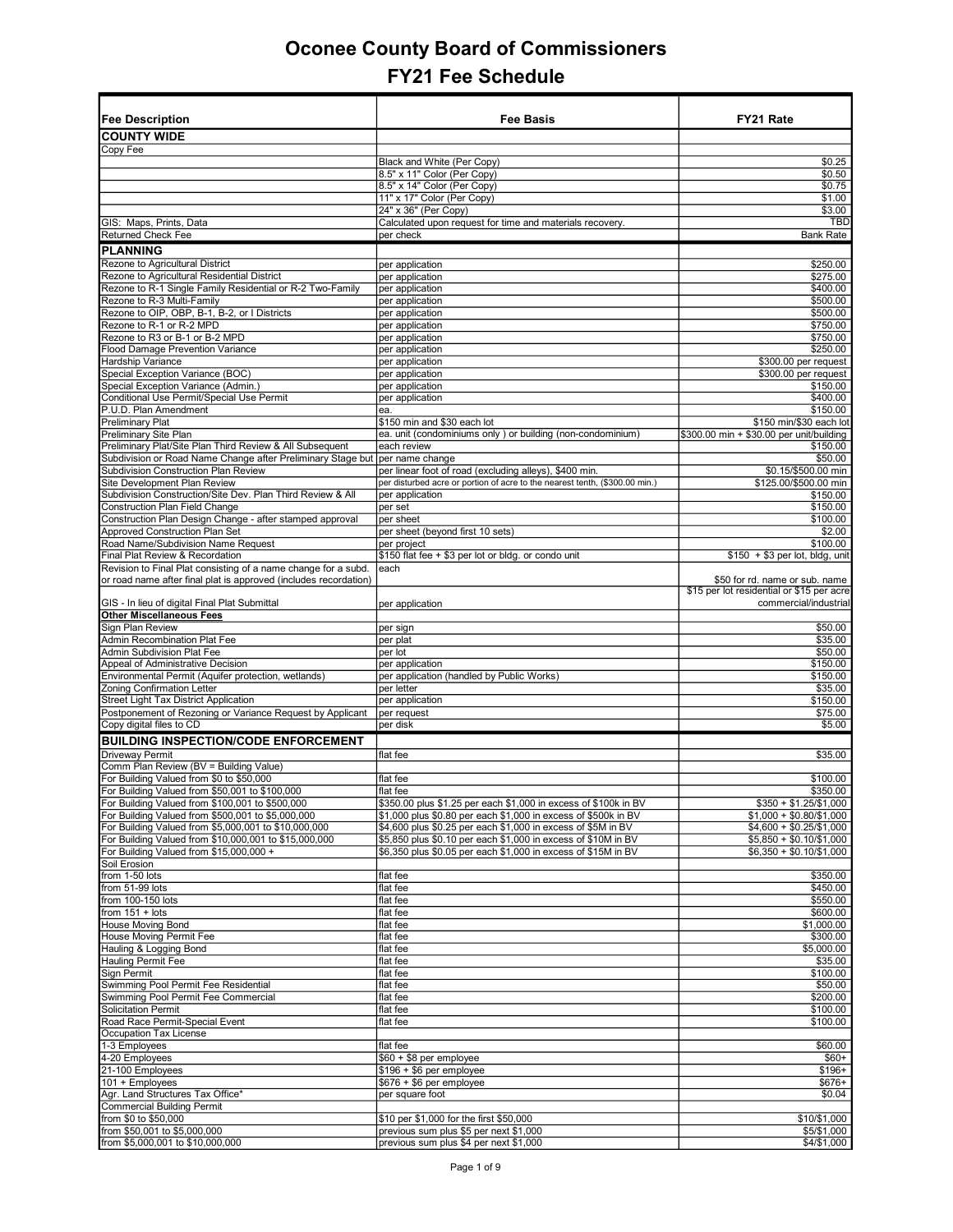|                                                                                                         | Fee Basis                                                                                                                                      | FY21 Rate                    |
|---------------------------------------------------------------------------------------------------------|------------------------------------------------------------------------------------------------------------------------------------------------|------------------------------|
| <b>Fee Description</b>                                                                                  |                                                                                                                                                |                              |
| from \$10,000,001 to \$15,000,000<br>from \$15,000,001 to \$20,000,000                                  | previous sum plus \$2 per next \$1,000                                                                                                         | \$2/\$1,000                  |
| from \$20,000,001 +                                                                                     | previous sum plus \$1 per next \$1,000<br>previous sum plus \$0.50 per next \$1,000                                                            | \$1/\$1,000<br>\$.50/\$1,000 |
| Zoning Compliance Review                                                                                | flat fee                                                                                                                                       | \$50.00                      |
| Commercial Fire Inspection                                                                              | flat fee                                                                                                                                       | \$50.00                      |
| Plumbing Permit - Commercial                                                                            | flat fee                                                                                                                                       | \$70.00                      |
| Electrical Permit - Commercial                                                                          | flat fee                                                                                                                                       | \$70.00                      |
| HVAC Permit - Commercial                                                                                | flat fee                                                                                                                                       | \$70.00                      |
| Gas Permit - Commercial                                                                                 | flat fee                                                                                                                                       | \$70.00                      |
| Re-Permit (expired permit)                                                                              | flat fee                                                                                                                                       | \$100.00                     |
| SFD, Duplexes, Multifamily<br><b>Manufactured Homes</b>                                                 | per current ICC Building Valuation Table<br>per square foot                                                                                    | \$2.50/\$1,000<br>\$0.14     |
| Plumbing Permit - Residential                                                                           | flat fee                                                                                                                                       | \$50.00                      |
| Electrical Permit - Residential                                                                         | flat fee                                                                                                                                       | \$50.00                      |
| <b>HVAC Permit - Residential</b>                                                                        | flat fee                                                                                                                                       | \$50.00                      |
| Gas Permit - Residential                                                                                | flat fee                                                                                                                                       | \$50.00                      |
| Roof Additions to Mobile Homes                                                                          | per square foot                                                                                                                                | \$0.09                       |
| Remodeled House (Int/Ext)                                                                               | per current ICC Building Valuation Table                                                                                                       | \$2/\$1,000                  |
| Relocation of Structure                                                                                 | per square foot                                                                                                                                | \$0.16                       |
| Relocation of Existing Mobile Home<br>Open Porch w/roof & floor after C/O                               | per square foot<br>per current ICC Building Valuation Table                                                                                    | \$0.14<br>\$2/\$1,000        |
| Open Deck 10x10 or larger after C/O                                                                     | per current ICC Building Valuation Table                                                                                                       | \$2/\$1,000                  |
| Outbuildings open end (not farm)                                                                        | per current ICC Building Valuation Table                                                                                                       | \$2/\$1,000                  |
| New enclosed garages/stg bldgs                                                                          | per current ICC Building Valuation Table                                                                                                       | \$2/\$1,000                  |
| Enclosed Garage for Living Space                                                                        | per current ICC Building Valuation Table                                                                                                       | \$2/\$1,000                  |
| Screened Porch, new after C/O                                                                           | per current ICC Building Valuation Table                                                                                                       | \$2/\$1,000                  |
| Enclosed Porch for Living Area                                                                          | per current ICC Building Valuation Table                                                                                                       | \$2/\$1,000                  |
| Additions to Living Area                                                                                | per current ICC Building Valuation Table                                                                                                       | \$2/\$1.000                  |
| New Car Shelter Open                                                                                    | per current ICC Building Valuation Table                                                                                                       | \$2/\$1,000                  |
| <b>Finished Basement</b>                                                                                | per current ICC Building Valuation Table                                                                                                       | \$2/\$1,000                  |
| Unfinished Basement                                                                                     | per current ICC Building Valuation Table<br>flat fee                                                                                           | \$2/\$1,000                  |
| 2nd Re-inspection<br>3rd Re-inspection                                                                  | flat fee                                                                                                                                       | \$75.00<br>\$100.00          |
| Certificate of Occupancy or Cert. of Completion                                                         | flat fee                                                                                                                                       | \$50.00                      |
| Temporary Certificate of Occupancy                                                                      | flat fee                                                                                                                                       | \$75.00                      |
| New Address                                                                                             | flat fee                                                                                                                                       | \$25.00                      |
| Minimum Permit Fee for Construction                                                                     | flat fee                                                                                                                                       | \$35.00                      |
| Demolition                                                                                              | flat fee                                                                                                                                       | \$50.00                      |
| Agriculture Land Structures                                                                             | per square foot                                                                                                                                | \$0.04                       |
|                                                                                                         | *Agr. Land Structures includes Hay Barn, Pole Barn, Tractor Shed, Turkey House, Range House, Hog Parlor, Hog Farrowing House, Cage Layer House |                              |
| Dairy Barn, Farm Steel Building, Stack House, Farm Storage Shed (enclosed) and Egg Cooling House.       |                                                                                                                                                |                              |
| Backyard Hen Permit                                                                                     | flat fee                                                                                                                                       | \$25.00                      |
| <b>ROAD</b>                                                                                             |                                                                                                                                                |                              |
| Mulch - Compact Pickup Load                                                                             | per load                                                                                                                                       | \$5.00                       |
| Mulch - Pickup Load                                                                                     | per load                                                                                                                                       | \$10.00                      |
| Mulch - Single Axle Dump Truck                                                                          | per load                                                                                                                                       | \$45.00                      |
| Mulch - Tandem Dump Truck                                                                               | per load                                                                                                                                       | \$75.00                      |
| <b>SANITATION</b>                                                                                       |                                                                                                                                                |                              |
| Pay-As-You Throw Bags - Small                                                                           | per bag                                                                                                                                        | \$2.00                       |
| Pay-As-You Throw Bag - Large                                                                            | per bag                                                                                                                                        | \$3.00                       |
| Tipping Fee - Inert Trash<br>Tipping Fee - Landfill                                                     | per ton with a \$9.50 minimum (up to 600 lbs)<br>per ton with a \$9.50 minimum                                                                 | \$35.00<br>\$65.00           |
| Tires without rim                                                                                       | each                                                                                                                                           | \$5.00                       |
| Tires with rim                                                                                          | each                                                                                                                                           | \$7.50                       |
|                                                                                                         |                                                                                                                                                |                              |
| E-911<br><b>E-911 Fee</b>                                                                               |                                                                                                                                                |                              |
| E-911 Fee                                                                                               | per land line<br>per wireless line                                                                                                             | \$1.50<br>\$1.50             |
| E-911 Fee                                                                                               | per voice over internet protocol                                                                                                               | \$1.50                       |
|                                                                                                         |                                                                                                                                                |                              |
| <b>CIVIC CENTER</b><br>OCONEE COUNTY PRIVATE RESIDENT OR CIVIC ORGANIZATION AND NON-OCONEE COUNTY GOVT. |                                                                                                                                                |                              |
| <b>Entire Building</b>                                                                                  |                                                                                                                                                |                              |
|                                                                                                         | per hour / 4 hour min.                                                                                                                         | \$175.00                     |
|                                                                                                         | per day / (up to 12 hours)                                                                                                                     | \$1,650.00                   |
|                                                                                                         | per day Friday after 2pm                                                                                                                       | \$1,650.00                   |
|                                                                                                         | Saturday, Sunday (10hr. Block)                                                                                                                 | \$1,650.00                   |
| Theatre                                                                                                 |                                                                                                                                                |                              |
|                                                                                                         |                                                                                                                                                |                              |
|                                                                                                         | per hour / 4 hour min.<br>per day / (up to 12 hours)                                                                                           | \$110.00<br>\$1,000.00       |
|                                                                                                         | per day Friday after 2pm                                                                                                                       | \$1,000.00                   |
|                                                                                                         | Saturday, Sunday (10hr. Block)                                                                                                                 | \$1,000.00                   |
| <b>Entire Banquet Room</b>                                                                              |                                                                                                                                                |                              |
|                                                                                                         | per hour / 4 hour min.                                                                                                                         | \$110.00                     |
|                                                                                                         | per day / (up to 12 hours)                                                                                                                     | \$1,000.00                   |
|                                                                                                         | per day Friday after 2pm                                                                                                                       | \$1,000.00                   |
|                                                                                                         | Saturday, Sunday (10hr. Block)                                                                                                                 | \$1,000.00                   |
|                                                                                                         | Sunday Only (5hr. Block)                                                                                                                       | \$500.00                     |
| Room 1                                                                                                  |                                                                                                                                                |                              |
|                                                                                                         | per hour / 4 hour min.<br>per day / (up to 12 hours)                                                                                           | \$90.00<br>\$900.00          |
|                                                                                                         | per day Friday after 2pm                                                                                                                       | \$1,000.00                   |
|                                                                                                         | Saturday, Sunday (10hr. Block)                                                                                                                 | \$1,000.00                   |
|                                                                                                         |                                                                                                                                                |                              |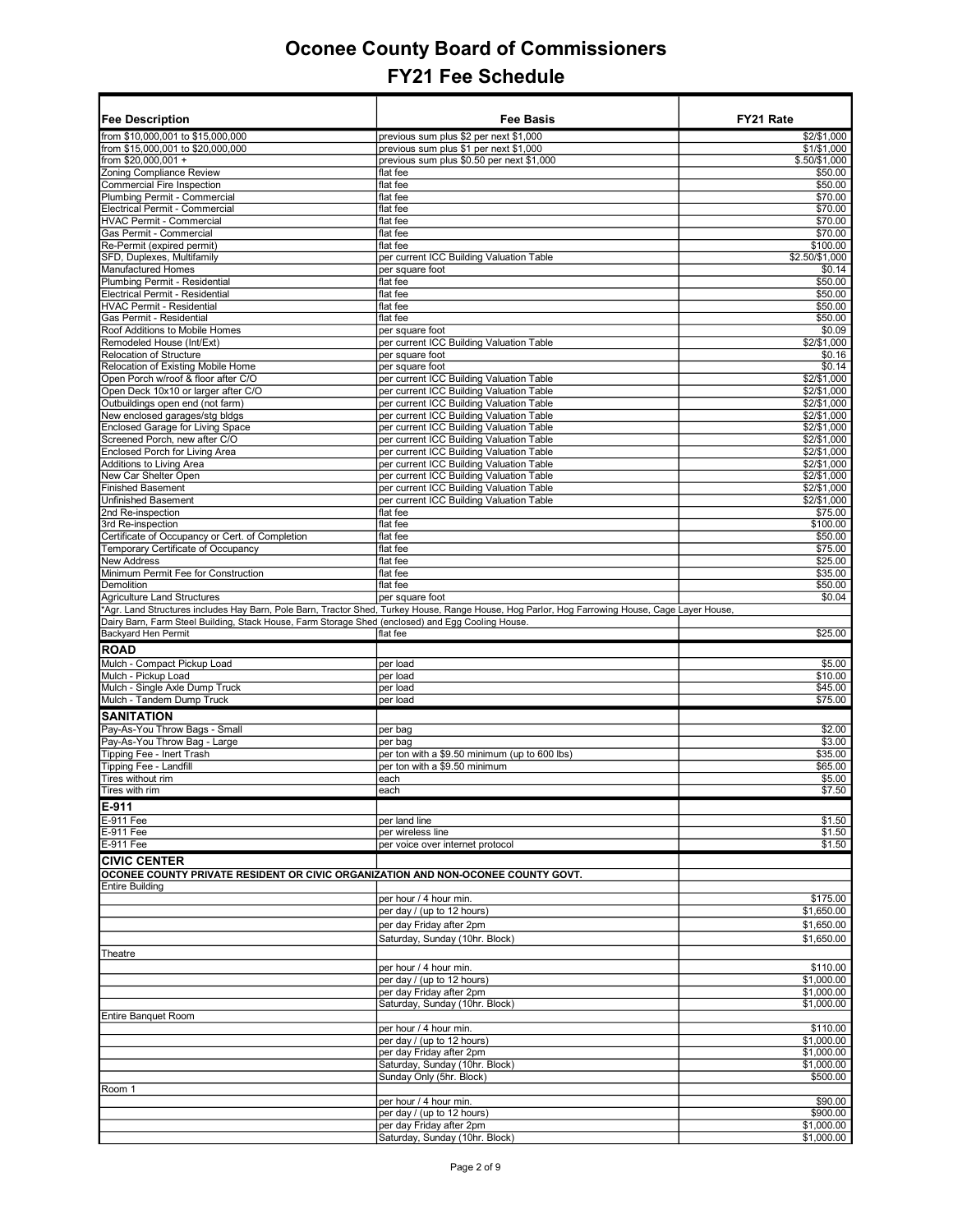| <b>Fee Description</b>                                           | <b>Fee Basis</b>                                           | FY21 Rate                |
|------------------------------------------------------------------|------------------------------------------------------------|--------------------------|
|                                                                  | Sunday Only (5hr. Block)                                   | \$500.00                 |
| Room 2                                                           |                                                            |                          |
|                                                                  | per hour / 4 hour min.<br>per day / (up to 12 hours)       | \$75.00<br>\$725.00      |
|                                                                  | per day Friday after 2pm                                   | \$1,000.00               |
|                                                                  | Saturday, Sunday (10hr. Block)                             | \$1,000.00               |
|                                                                  | Sunday Only (5hr. Block)                                   | \$500.00                 |
| Room 3                                                           |                                                            |                          |
|                                                                  | per hour / 4 hour min.<br>per day / (up to 12 hours)       | \$65.00<br>\$550.00      |
|                                                                  | per day Friday after 2pm                                   | \$1,000.00               |
|                                                                  | Saturday, Sunday (10hr. Block)                             | \$1,000.00               |
|                                                                  | Sunday Only (5hr. Block)                                   | \$500.00                 |
| Room 2 & 3 together                                              | per hour / 4 hour min.                                     | \$85.00                  |
|                                                                  | per day / (up to 12 hours)                                 | \$825.00                 |
|                                                                  | per day Friday after 2pm                                   | \$1,000.00               |
|                                                                  | Saturday, Sunday (10hr. Block)                             | \$1,000.00               |
|                                                                  | Sunday Only (5hr. Block)                                   | \$500.00                 |
| Rotunda                                                          | per hour / 4 hour min.                                     | \$175.00                 |
|                                                                  | per day / (up to 12 hours)                                 | \$1,700.00               |
|                                                                  | per day Friday after 2pm                                   | \$1,700.00               |
|                                                                  | Saturday, Sunday (10hr. Block)                             | \$1,700.00               |
| NON-OCONEE COUNTY NON-PROFIT ORGANIZATION                        |                                                            |                          |
| <b>Entire Building</b>                                           |                                                            |                          |
|                                                                  | per hour / 4 hour min.                                     | \$215.00                 |
|                                                                  | per day / (up to 12 hours)                                 | \$2,200.00               |
|                                                                  | per day Friday after 2pm                                   | \$2,200.00               |
| Theatre                                                          | Saturday, Sunday (10hr. Block)                             | \$2,200.00               |
|                                                                  | per hour / 4 hour min.                                     | \$155.00                 |
|                                                                  | per day / (up to 12 hours)                                 | \$1,320.00               |
|                                                                  | per day Friday after 2pm                                   | \$1,320.00               |
| Entire Banquet Room                                              | Saturday, Sunday (10hr. Block)                             | \$1,320.00               |
|                                                                  | per hour / 4 hour min.                                     | \$155.00                 |
|                                                                  | per day / (up to 12 hours)                                 | \$1,320.00               |
|                                                                  | per day Friday after 2pm                                   | \$1,320.00               |
|                                                                  | Saturday, Sunday (10hr. Block)                             | \$1,320.00               |
| Room 1                                                           | Sunday Only (5hr. Block)                                   | \$660.00                 |
|                                                                  | per hour / 4 hour min.                                     | \$110.00                 |
|                                                                  | per day / (up to 12 hours)                                 | \$1,075.00               |
|                                                                  | per day Friday after 2pm                                   | \$1,210.00               |
|                                                                  | Saturday, Sunday (10hr. Block)<br>Sunday Only (5hr. Block) | \$1,210.00<br>\$660.00   |
| Room 2                                                           |                                                            |                          |
|                                                                  | per hour / 4 hour min.                                     | \$95.00                  |
|                                                                  | per day / (up to 12 hours)                                 | \$910.00                 |
|                                                                  | per day Friday after 2pm                                   | \$1,210.00               |
|                                                                  | Saturday, Sunday (10hr. Block)<br>Sunday Only (5hr. Block) | \$1,210.00<br>\$660.00   |
| Room 3                                                           |                                                            |                          |
|                                                                  | per hour / 4 hour min.                                     | \$75.00                  |
|                                                                  | per day / (up to 12 hours)                                 | \$770.00                 |
|                                                                  | per day Friday after 2pm<br>Saturday, Sunday (10hr. Block) | \$1,210.00<br>\$1,210.00 |
|                                                                  | Sunday Only (5hr. Block)                                   | \$660.00                 |
| Rooms 2 & 3 together                                             |                                                            |                          |
|                                                                  | per hour / 4 hour min.                                     | \$105.00                 |
|                                                                  | per day / (up to 12 hours)                                 | \$990.00                 |
|                                                                  | per day Friday after 2pm<br>Saturday, Sunday (10hr. Block) | \$1,210.00<br>\$1,210.00 |
|                                                                  | Sunday Only (5hr. Block)                                   | \$660.00                 |
| Rotunda                                                          |                                                            |                          |
|                                                                  | per hour / 4 hour min.                                     | \$195.00                 |
|                                                                  | per day / (up to 12 hours)<br>per day Friday after 2pm     | \$2,000.00<br>\$2,000.00 |
|                                                                  | Saturday, Sunday (10hr. Block)                             | \$2,000.00               |
|                                                                  |                                                            |                          |
| COMMERCIAL OR NON-OCONEE COUNTY PRIVATE RESIDENT OR ORGANIZATION |                                                            |                          |
| <b>Entire Building</b>                                           |                                                            |                          |
|                                                                  | per hour / 4 hour min.<br>per day / (up to 12 hours)       | \$300.00<br>\$2,420.00   |
|                                                                  | per day Friday after 2pm                                   | \$2,420.00               |
|                                                                  | Saturday, Sunday (10hr. Block)                             | \$2,420.00               |
| Theatre                                                          |                                                            |                          |
|                                                                  | per hour / 4 hour min.                                     | \$165.00                 |
|                                                                  | per day / (up to 12 hours)<br>per day Friday after 2pm     | \$1,430.00<br>\$1,430.00 |
|                                                                  | Saturday, Sunday (10hr. Block)                             | \$1,430.00               |
| Entire Banquet Room                                              |                                                            |                          |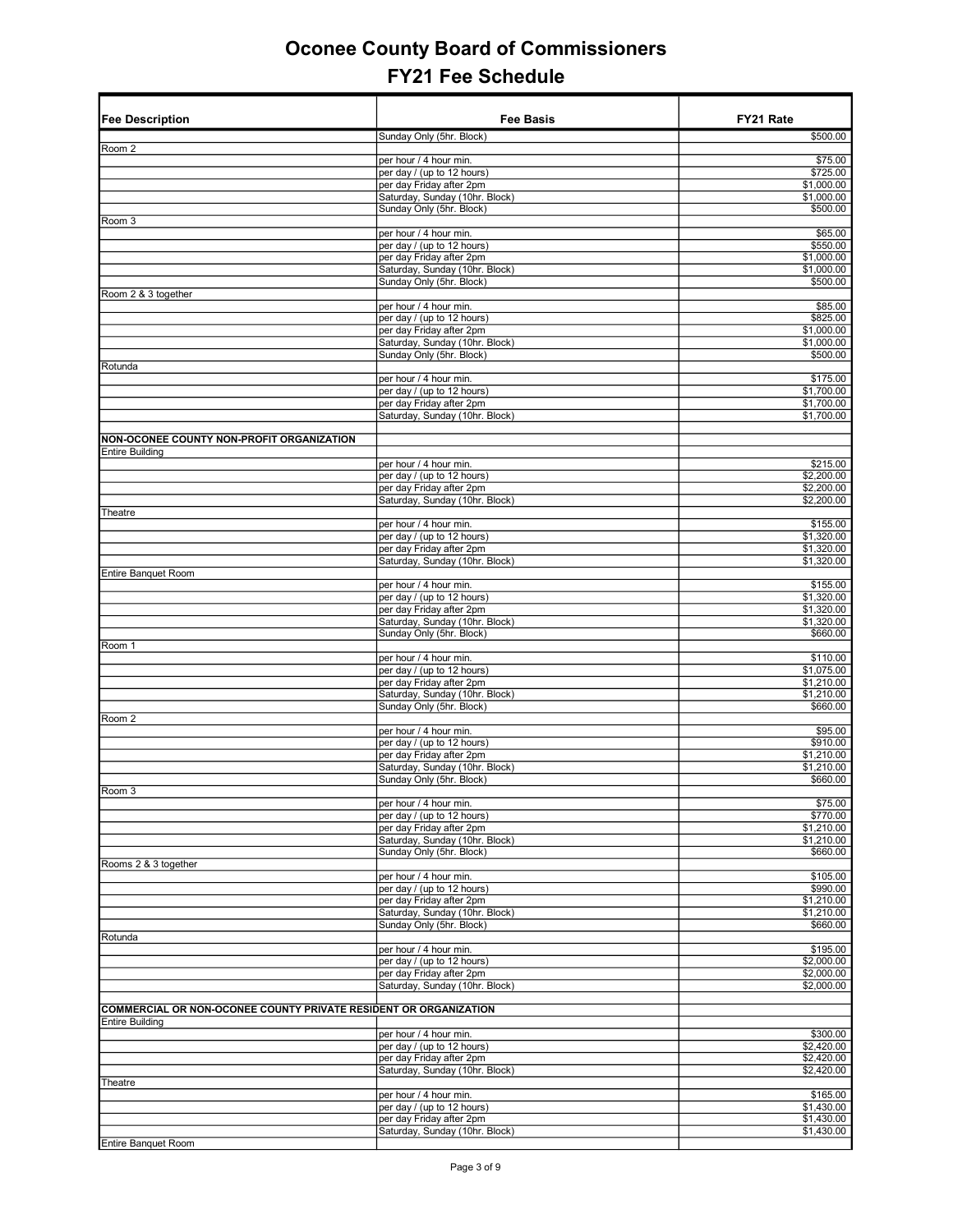| <b>Fee Description</b>                                                 | <b>Fee Basis</b>                                            | FY21 Rate                |
|------------------------------------------------------------------------|-------------------------------------------------------------|--------------------------|
|                                                                        |                                                             |                          |
|                                                                        | per hour / 4 hour min.<br>per day / (up to 12 hours)        | \$165.00<br>\$1,430.00   |
|                                                                        | per day Friday after 2pm                                    | \$1,430.00               |
|                                                                        | Saturday, Sunday (10hr. Block)                              | \$1,430.00               |
|                                                                        | Sunday Only (5hr. Block)                                    | \$750.00                 |
|                                                                        |                                                             |                          |
| Room 1                                                                 |                                                             |                          |
|                                                                        | per hour / 4 hour min.<br>per day / (up to 12 hours)        | \$140.00<br>\$1,210.00   |
|                                                                        | per day Friday after 2pm                                    | \$1,430.00               |
|                                                                        | Saturday, Sunday (10hr. Block)                              | \$1,430.00               |
|                                                                        | Sunday Only (5hr. Block)                                    | \$750.00                 |
| Room 2                                                                 |                                                             |                          |
|                                                                        | per hour / 4 hour min.                                      | \$105.00                 |
|                                                                        | per day / (up to 12 hours)                                  | \$1,045.00               |
|                                                                        | per day Friday after 2pm<br>Saturday, Sunday (10hr. Block)  | \$1,430.00<br>\$1,430.00 |
|                                                                        | Sunday Only (5hr. Block)                                    | \$750.00                 |
| Room 3                                                                 |                                                             |                          |
|                                                                        | per hour / 4 hour min.                                      | \$95.00                  |
|                                                                        | per day / (up to 12 hours)                                  | \$1,000.00               |
|                                                                        | per day Friday after 2pm                                    | \$1,430.00               |
|                                                                        | Saturday, Sunday (10hr. Block)<br>Sunday Only (5hr. Block)  | \$1,430.00<br>\$750.00   |
| Rooms 2 & 3 together                                                   |                                                             |                          |
|                                                                        | per hour / 4 hour min.                                      | \$110.00                 |
|                                                                        | per day / (up to 12 hours)                                  | \$1,100.00               |
|                                                                        | per day Friday after 2pm                                    | \$1,430.00               |
|                                                                        | Saturday, Sunday (10hr. Block)                              | \$1,430.00               |
|                                                                        | Sunday Only (5hr. Block)                                    | \$750.00                 |
| Rotunda                                                                | per hour / 4 hour min.                                      | \$275.00                 |
|                                                                        | per day / (up to 12 hours)                                  | \$2,420.00               |
|                                                                        | per day Friday after 2pm                                    | \$2,420.00               |
|                                                                        | Saturday, Sunday (10hr. Block)                              | \$2,420.00               |
|                                                                        |                                                             |                          |
| <b>SPECIAL RATES</b>                                                   |                                                             |                          |
| Non-profit Oconee County Cultural Arts Theatrical Organizations        | one week of residence in theatre                            | \$3,000.00               |
|                                                                        | extra week day                                              | \$600.00                 |
|                                                                        | extra weekend day                                           | \$800.00                 |
| Oconee County Religious/Church Organizations                           | same as private resident rates                              |                          |
| Dance Floor                                                            | up to 24'X24'                                               | \$325.00                 |
|                                                                        | each additional piece                                       | \$25.00                  |
| Security                                                               | min. 1st Deputy, 1st 4 hours<br>each additional hour        | \$175.00<br>\$40.00      |
| Cleaning                                                               | minimum                                                     | \$175.00                 |
|                                                                        | per man-hour                                                | \$55.00                  |
| Linens                                                                 | per tablecloth (min. 10)                                    | \$6.00                   |
| Technicians                                                            | per hour, 4 hr. min. per shift                              | \$20.00                  |
| <b>ANIMAL SERVICES</b>                                                 |                                                             |                          |
| Impound                                                                | Per Day                                                     |                          |
| Impound - Sterilized                                                   | 1st                                                         | \$30.00                  |
| Impound - Sterilized                                                   | 2nd                                                         | \$35.00                  |
| Impound - Sterilized                                                   | 3rd                                                         | \$45.00                  |
| Impound - Sterilized                                                   | $4th +$                                                     | \$110.00                 |
| Impound - Sterilized - Rabies Quarantine                               | Add                                                         | \$10.00<br>\$40.00       |
| Impound - Unsterilized<br>Impound - Unsterilized                       | 1st<br>2nd                                                  | \$65.00                  |
| Impound - Unsterilized                                                 | 3rd                                                         | \$90.00                  |
| Impound - Unsterilized                                                 | $4th +$                                                     | \$160.00                 |
| Impound - Unsterilized - Rabies Quarantine                             | Add                                                         | \$10.00                  |
| Livestock/Exotic - Boarding                                            | Daily-plus feed, transport, and/or associated fees          | \$30.00                  |
| <b>Boarding</b>                                                        | Per Day                                                     |                          |
| Boarding - Sterilized<br>Boarding - Sterilized                         | 1st<br>2nd                                                  | \$15.00<br>\$30.00       |
| Boarding - Sterilized                                                  | 3rd                                                         | \$40.00                  |
| Boarding - Sterilized                                                  | $4th +$                                                     | \$50.00                  |
| Boarding - Sterilized - Rabies Quarantine                              | Per Day - additional fee for quarantine protocol            | \$5.00                   |
| Boarding - Unsterilized                                                | 1st                                                         | \$15.00                  |
| Boarding - Unsterilized                                                | 2nd                                                         | \$40.00                  |
| Boarding - Unsterilized                                                | 3rd                                                         | \$60.00                  |
| Boarding - Unsterilized<br>Boarding - Unsterilized - Rabies Quarantine | $4th +$<br>Per Day - additional fee for quarantine protocol | \$100.00<br>\$5.00       |
| <b>Surrender Fee</b>                                                   |                                                             |                          |
| Per Animal                                                             | 00-10 lb.                                                   | \$20.00                  |
| Per Animal                                                             | 11-20 lb.                                                   | \$25.00                  |
| Per Animal                                                             | 21-30 lb.                                                   | \$30.00                  |
| Per Animal                                                             | 31-40 lb.                                                   | \$35.00                  |
| Per Animal                                                             | 41-50 lb.                                                   | \$40.00                  |
| Per Animal                                                             | 51-75 lb.                                                   | \$50.00                  |
| Per Animal                                                             | 76-100 lb.                                                  | \$60.00                  |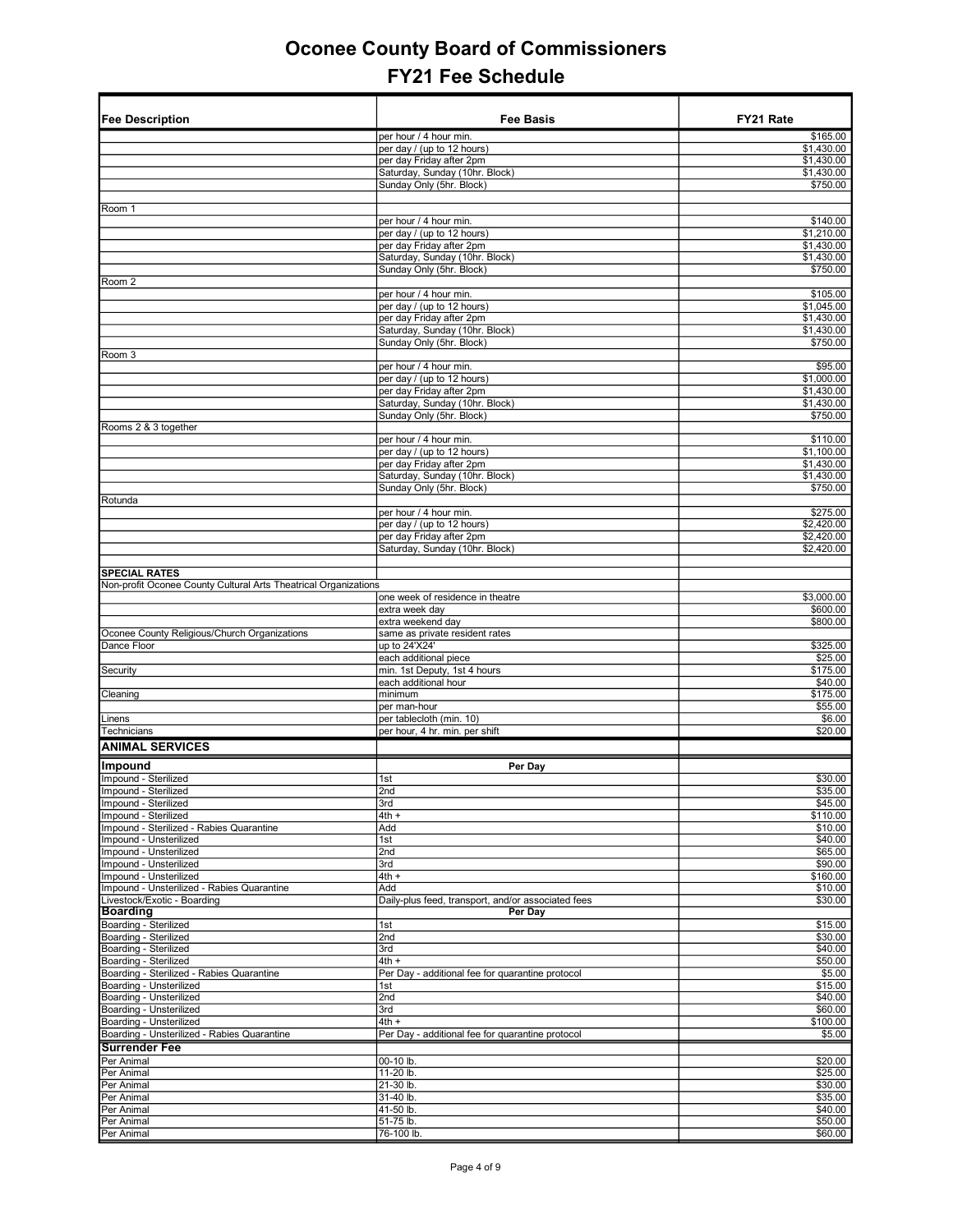| <b>Fee Description</b>                                                        | <b>Fee Basis</b>                                 | FY21 Rate             |
|-------------------------------------------------------------------------------|--------------------------------------------------|-----------------------|
| <b>Adoption Fee</b>                                                           |                                                  |                       |
| Adoption                                                                      | Each                                             | \$90.00               |
| Senior Citizen Adoption                                                       | Each                                             | \$55.00               |
| Barn Cat Program                                                              | Each                                             | \$40.00               |
| <b>Event Adoption</b><br>Vaccinations/Chip**                                  | Each                                             | \$50.00               |
| Bordetella - Kennel Cough                                                     | Impound                                          | \$15.00               |
| Distemper/Wormer                                                              | Impound                                          | \$10.00               |
| Misc Vetting as Required                                                      | Impound                                          | <b>Current Cost</b>   |
| Microchip                                                                     | Each                                             | \$20.00               |
| Event Rabies and Microchip                                                    | Per Animal                                       | According to Cost     |
| <b>Classification Fee</b>                                                     |                                                  |                       |
| <b>Public Threat</b>                                                          | Yearly                                           | \$250.00              |
| Dangerous Dog                                                                 | Yearly                                           | \$500.00              |
| <b>Vicious Dog</b><br>Dangerous Dog Sign                                      | Yearly<br>Each - minimum of 4; 1 for each corner | \$750.00<br>\$50.00   |
| <b>Transport Fee</b>                                                          |                                                  |                       |
| <b>Owner Surrender</b>                                                        | Pick-up                                          | \$30.00               |
| <b>Emergency Transport</b>                                                    | Each Way                                         | \$25.00               |
| Open Records                                                                  | Per - Page                                       | \$0.10                |
| <b>Document Copies</b>                                                        | Per - Page                                       | \$0.25                |
| Check - NSF                                                                   | Per - Check                                      | <b>Bank Rate</b>      |
| <b>PARKS &amp; RECREATION</b>                                                 |                                                  |                       |
| Facility Rentals (OVP/BSC/HP/HCM Park)                                        |                                                  |                       |
| <b>Booking Fee</b>                                                            | As needed per booking                            | \$100.00              |
| Park Indoor and Covered Facilities                                            |                                                  |                       |
| <b>BSC Pavilion</b>                                                           | per 2 hours                                      | \$30.00               |
| <b>HCM Gym</b>                                                                | per 2 hours                                      | \$80.00               |
| <b>HCM Gym</b>                                                                | per day (12 hour max)                            | \$400.00              |
| <b>HCM Pavilion</b>                                                           | per 2 hours                                      | \$30.00               |
| <b>HP Pavilion/Main Arena</b>                                                 | per event                                        | $$150.00 - $5,000.00$ |
| <b>HP Feeder Barn</b>                                                         | per event                                        | \$100.00 - \$2,000.00 |
| OVP All 3 Rooms                                                               | per 2 hours                                      | \$250.00              |
| OVP All 3 Rooms                                                               | per day (12 hour max)                            | \$1,000.00            |
| OVP Arts and Crafts Room                                                      | per 2 hours                                      | \$70.00               |
| OVP Arts and Crafts Room                                                      | per day (12 hour max)                            | \$250.00              |
| <b>OVP Conference Room</b>                                                    | per 2 hours                                      | \$100.00              |
| OVP Conference Room                                                           | per day (12 hour max)                            | \$400.00              |
| <b>OVP Community Room</b>                                                     | per 2 hours                                      | \$130.00              |
| <b>OVP Community Room</b>                                                     | per day (12 hour max)                            | \$550.00              |
| OVP Gym                                                                       | per 2 hours                                      | \$100.00              |
| OVP Gym                                                                       | per day (12 hour max)                            | \$500.00              |
| <b>OVP Pavilion</b>                                                           | per 2 hours                                      | \$40.00               |
| OVP Pavilion surcharge                                                        | per event (with paid 5K/court rental)            | \$50.00               |
| <b>Park Outdoor Sports Facilities</b>                                         |                                                  |                       |
| <b>Baseball/Softball Fields</b>                                               |                                                  | \$35.00               |
| <b>Baseball/Softball Fields</b>                                               | per field/per hour                               | \$150.00              |
| <b>Concession Stand</b>                                                       | per field/per day (12 hour max)                  | \$200.00              |
|                                                                               | ∣per ɑay                                         |                       |
| <b>Concession Stand</b><br>1 Day Tournament - Baseball/Softball/Soccer Fields | per weekend<br>per field/per day                 | \$400.00<br>\$275.00  |
| 2 Day Tournament - Baseball/Softball/Soccer Fields                            | per field/per day                                | \$250.00              |
| 3 Day Tournament - Baseball/Softball/Soccer Fields                            | per field/per day                                | \$225.00              |
| Field Lights surcharge**                                                      | per field/per hour                               | \$15.00               |
| General Grounds                                                               | per field/per hour                               | \$35.00               |
| General Grounds                                                               | per field/per day (12 hour max)                  | \$150.00              |
| Multi-Use Field                                                               | per field/per hour                               | \$35.00               |
| Multi-Use Field                                                               | per field/per day (12 hour max)                  | \$150.00              |
| OVP Soccer Field                                                              | per field/per hour                               | \$35.00               |
| <b>OVP Soccer Field</b>                                                       | per field/per day (12 hour max)                  | \$150.00              |
| <b>Tennis Court</b>                                                           | per court/per hour                               | \$20.00               |
| <b>Tennis Court</b>                                                           | per court/per day (12 hour max)                  | \$100.00              |
| Pickleball Outdoor Court                                                      | per court/per hour                               | \$20.00               |
| Pickleball Outdoor Court                                                      | per court/per day (12 hour max)                  | \$100.00              |
| <b>Basketball Outdoor Court</b>                                               | per court/per hour                               | \$20.00               |
| <b>Basketball Outdoor Court</b>                                               | per court/per day (12 hour max)                  | \$100.00              |
| Outdoor Court Lights surcharge**                                              | per set of 2 courts/per hour                     | \$15.00               |
| Supervision                                                                   | per hour/per person                              | \$15.00               |
| Road Race - 5K/1 mile                                                         | per race/per day                                 | \$200.00              |
| <b>HCM Disc Golf Course</b>                                                   | per event/per day                                | \$200.00              |
|                                                                               |                                                  |                       |
| <b>Heritage Park</b>                                                          |                                                  |                       |
| HP stall rental mandatory for all horses at shows according to fees listed.   |                                                  |                       |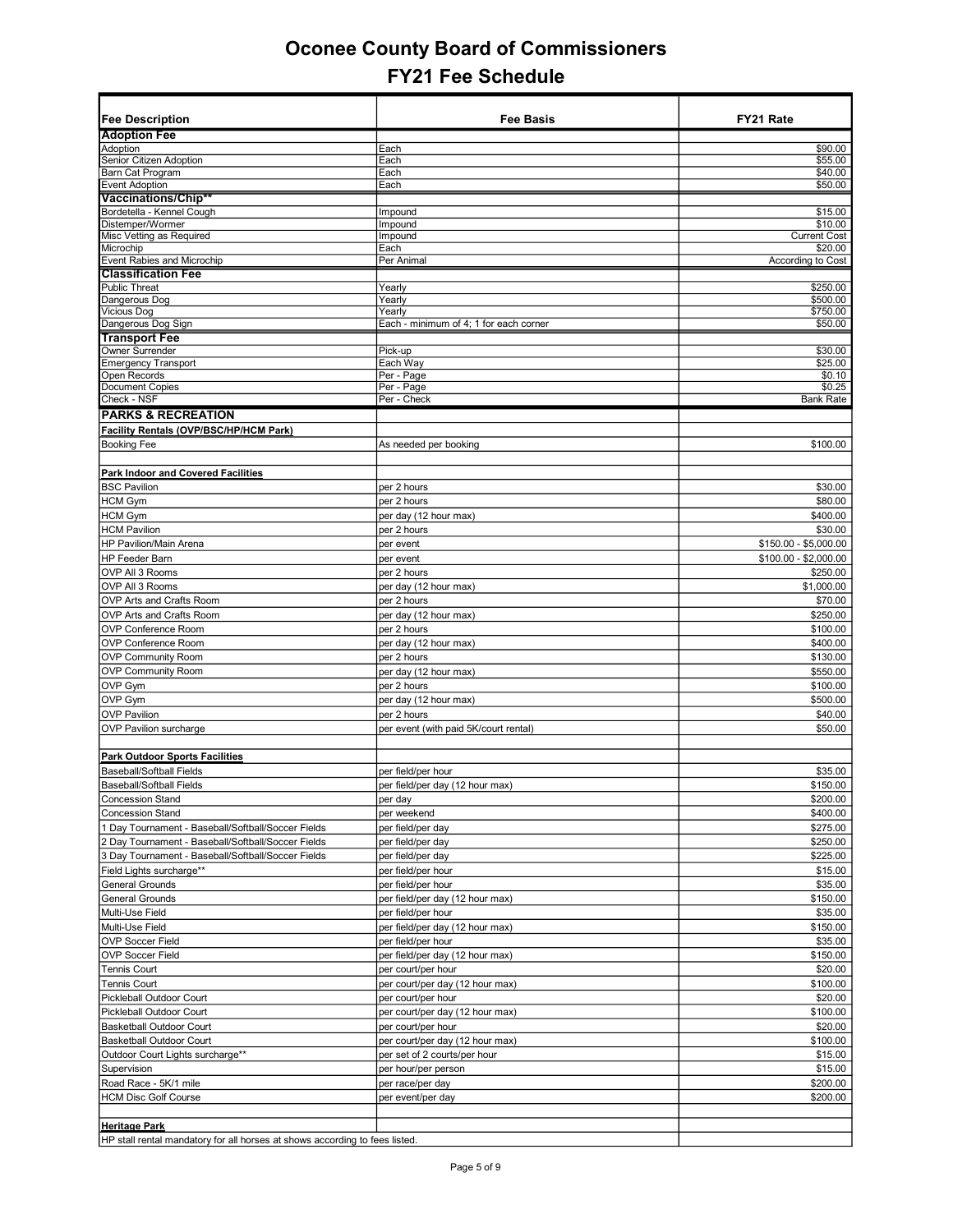| <b>Fee Description</b>                                             | <b>Fee Basis</b>                                  | FY21 Rate                     |
|--------------------------------------------------------------------|---------------------------------------------------|-------------------------------|
| 1 day                                                              | per stall, per day                                | \$30.00                       |
| Additional days                                                    | per stall/per extra day                           | \$5.00                        |
| Camper Fee                                                         | per vehicle (must be pre-approved and no hookups) | \$10.00                       |
|                                                                    |                                                   |                               |
| <b>Trails</b>                                                      |                                                   |                               |
| <b>Trail Rental</b>                                                | per event                                         | \$250.00 - \$1,000.00         |
|                                                                    |                                                   |                               |
| <b>Shared Fees</b>                                                 |                                                   |                               |
| <b>Ticket Share</b>                                                | per sold ticket                                   | \$1.00                        |
| <b>Ticket Share Deposit</b>                                        | per large event/performance                       | \$500.00                      |
| Parking Fee Share                                                  | per paid vehicle                                  | \$1.00                        |
| <b>Vendor Share</b>                                                | per vendor/per event                              | \$150.00 - \$300.00           |
|                                                                    |                                                   |                               |
| Out of County/Commercial Groups<br>Out of County/Commercial Groups | <b>Surcharges</b><br>per facility/hour surcharge  | \$15.00                       |
| Out of County/Commercial Groups                                    | per facility/day surcharge                        | \$50.00                       |
|                                                                    |                                                   |                               |
| <b>Program Division</b>                                            |                                                   |                               |
| <b>Youth Sports</b>                                                |                                                   |                               |
| Oconee County School facility use surcharge                        | per person/per program with asterisk*             | \$10.00                       |
|                                                                    |                                                   |                               |
| Baseball - Start Smart                                             | per person                                        | \$70.00                       |
| Basketball                                                         | per person                                        | \$95.00                       |
| Basketball - Academy                                               | per person                                        | \$150.00                      |
| Basketball - Instructional - 5-6 years                             | per person                                        | \$85.00                       |
| Basketball - Start Smart                                           | per person                                        | \$70.00                       |
| Cheerleading                                                       | per person                                        | \$190.00<br>\$200.00-\$400.00 |
| <b>Cheer Competition</b><br>Football - Flag Football - 5 - 8 years | per person<br>per person                          | \$85.00                       |
| Football - Flag Football - 9 and older                             | per person                                        | \$95.00                       |
| *Football - Tackle Football                                        | per person                                        | \$195.00                      |
| Golf - Sticks for Kids                                             | per person                                        | \$155.00                      |
| Soccer - U10, U12, U14, U17                                        | per person                                        | \$90.00                       |
| Soccer - U6, U8                                                    | per person                                        | \$80.00                       |
| Soccer - Instructional Training                                    | per person                                        | $$115 - $190$                 |
| Soccer - Start Smart                                               | per person                                        | \$70.00                       |
| Swimming - GRPA District Meet                                      | per person                                        | \$30.00 - \$50.00             |
| Swimming - GRPA State Meet                                         | per person                                        | \$30.00 - \$50.00             |
| Volleyball - Instructional Program                                 | per person                                        | \$85-\$135                    |
| Volleyball - League<br>Swimming - GRPA District Meet               | per person                                        | \$105.00<br>$$30.00 - $50.00$ |
| Swimming - GRPA State Meet                                         | per person<br>per person                          | \$30.00 - \$50.00             |
| Youth Camps - Various                                              | per person/per week (9 instruction hours)         | \$100.00                      |
| Youth Camps - Various                                              | per person/per week (12 instruction hours)        | \$110.00                      |
| Youth Camps - Various                                              | per person/per week (15 instruction hours)        | \$125.00                      |
| Youth Camps - Various                                              | per person/per week (20 instruction hours)        | \$135.00                      |
| Youth Camps - Various                                              | per person/per week (25 instruction hours)        | \$160.00                      |
| Miscellaneous Camps                                                | per person                                        | \$70.00 - \$210.00            |
| <b>High School Intramural Sports</b>                               |                                                   |                               |
| <b>Basketball League</b>                                           | per person                                        | \$95.00                       |
| Flag Football League                                               | per person                                        | \$95.00                       |
| Soccer League                                                      | per person                                        | \$90.00                       |
| Miscellaneous Sport League                                         | per person                                        | \$65-\$105                    |
| Out of County                                                      | <b>Surcharges</b>                                 |                               |
| Out of County (non-resident)                                       | per person/per program                            | 150% per program rate         |
| <b>Afterschool Program</b>                                         |                                                   |                               |
| After School in the School                                         | per week/per person                               | \$70.00                       |
| After School in the School Flex                                    | per 3 day week/per person                         | \$45.00                       |
| After School in the School Teacher                                 | per week/per person                               | \$25.00                       |
| After School Late Fees<br>After School Clubs                       | per week/per person<br>per session/ per person    | \$10.00<br>\$85.00 - \$135.00 |
| After School - School Holidays                                     | per day/per person                                | \$30.00                       |
| Youth Events                                                       | per event/per person                              | \$15.00 - \$50.00             |
|                                                                    |                                                   |                               |
| Day Camps                                                          |                                                   |                               |
| Summer Day Camp                                                    | per week/per person                               | \$125.00                      |
| <b>Additional Programs</b>                                         |                                                   |                               |
| Home School PE                                                     | per person                                        | \$65.00                       |
| Miscellaneous Instructional Programs                               | per person                                        | \$50.00-\$300.00              |
| <b>Adult Sports</b>                                                |                                                   |                               |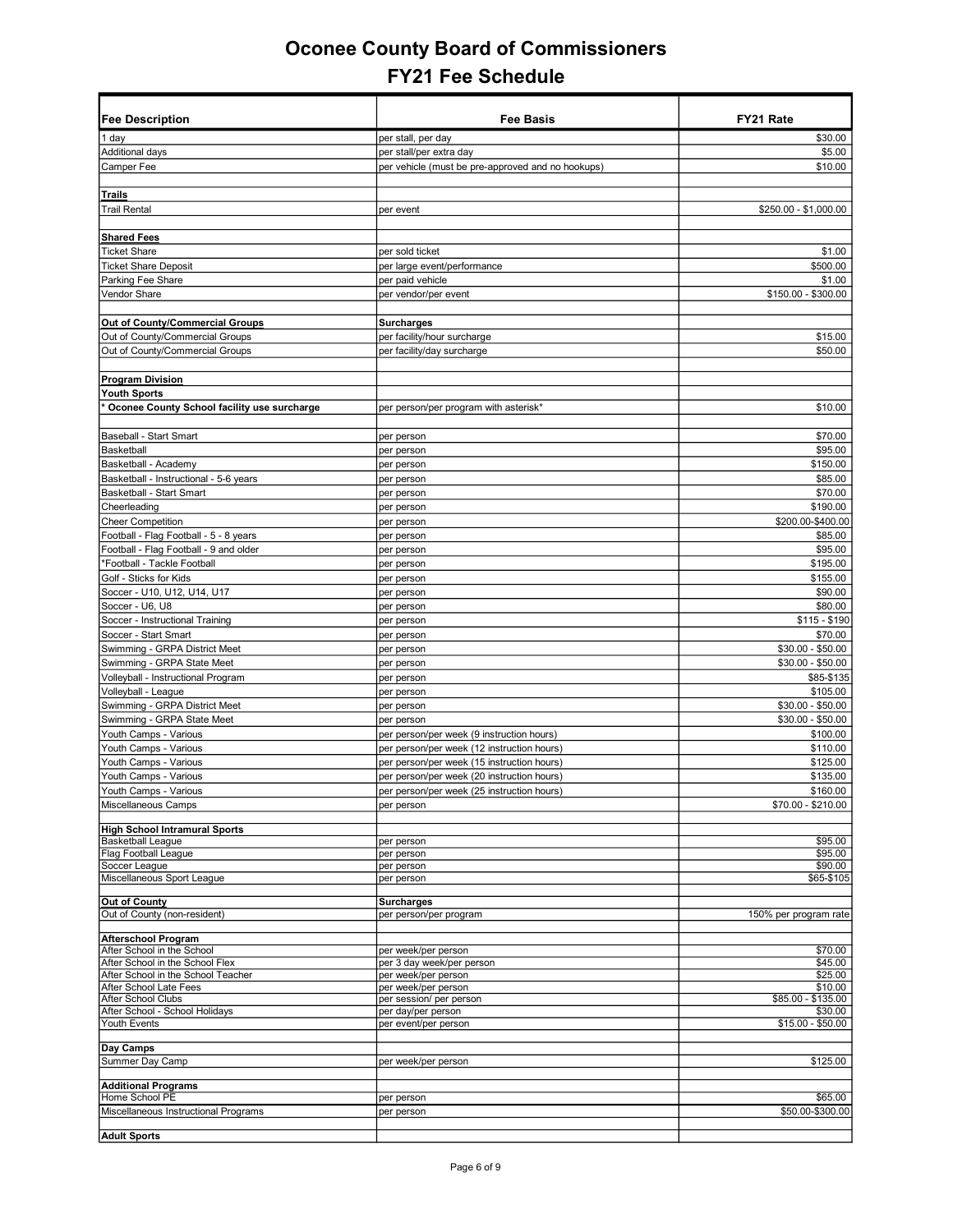| Fee Description                                                                                                             | <b>Fee Basis</b>                                                                                                                                                              | FY21 Rate          |
|-----------------------------------------------------------------------------------------------------------------------------|-------------------------------------------------------------------------------------------------------------------------------------------------------------------------------|--------------------|
| <b>Adult Basketball</b>                                                                                                     | per season/per team                                                                                                                                                           | \$550.00           |
| Adult Flag Football                                                                                                         | per season/per team                                                                                                                                                           | \$550.00           |
| <b>Adult Soccer</b>                                                                                                         | per season/per team                                                                                                                                                           | \$550.00           |
| <b>Adult Softball</b>                                                                                                       | per season/per team                                                                                                                                                           | \$550.00           |
| Adult Softball - Men's 50 & Over                                                                                            | per season/per team                                                                                                                                                           | \$550.00           |
| <b>Adult Volleyball</b>                                                                                                     | per season/per team                                                                                                                                                           | \$550.00           |
| <b>Adult Tournament Fees</b>                                                                                                |                                                                                                                                                                               | $$5.00 - $300$     |
|                                                                                                                             | per player or team                                                                                                                                                            |                    |
| Miscellaneous Adult Sports                                                                                                  | per player or team                                                                                                                                                            | \$5-\$550          |
|                                                                                                                             |                                                                                                                                                                               |                    |
| <b>Tennis Program</b>                                                                                                       |                                                                                                                                                                               |                    |
| Tennis Programs - Youth & Adult                                                                                             | per session                                                                                                                                                                   | \$25.00 - \$300.00 |
| Tennis Team League Court Fee - 3 Lines                                                                                      | per team/per season                                                                                                                                                           | \$100.00           |
| Tennis Team League Court Fee - 5 Lines                                                                                      | per team/per season                                                                                                                                                           | \$150.00           |
|                                                                                                                             |                                                                                                                                                                               |                    |
| <b>Fitness Programs</b>                                                                                                     |                                                                                                                                                                               |                    |
| <b>OVP Fitness Membership</b>                                                                                               | per person/per year                                                                                                                                                           | \$120.00           |
| <b>OVP Fitness Membership</b>                                                                                               | per person/month                                                                                                                                                              | \$20.00            |
| <b>OVP Fitness Membership</b>                                                                                               | per person/quarter                                                                                                                                                            | \$40.00            |
| OVP Track/Open Gym                                                                                                          | per person/per card/per year                                                                                                                                                  | \$10.00            |
| OVP - Membership Replacement Card                                                                                           |                                                                                                                                                                               | \$10.00            |
|                                                                                                                             | per person/per card                                                                                                                                                           |                    |
| <b>OVP Guest Pass</b>                                                                                                       | per person/per visit                                                                                                                                                          | \$10.00            |
| Yoga                                                                                                                        | per person                                                                                                                                                                    | \$50.00 - \$150.00 |
|                                                                                                                             |                                                                                                                                                                               |                    |
| <b>Department Special Events</b>                                                                                            |                                                                                                                                                                               |                    |
| Disc Golf Tournament                                                                                                        | per person                                                                                                                                                                    | \$30.00            |
| Movie in the Park                                                                                                           | per event                                                                                                                                                                     | Free               |
| Pitch, Hit and Run Event                                                                                                    | per event                                                                                                                                                                     | Free               |
| Punt, Pass and Kick Event                                                                                                   | per event                                                                                                                                                                     | Free               |
| <b>Table Tennis Tournament</b>                                                                                              | per event                                                                                                                                                                     | \$15.00            |
| Touch a Truck                                                                                                               | per event                                                                                                                                                                     | Free               |
|                                                                                                                             |                                                                                                                                                                               |                    |
|                                                                                                                             |                                                                                                                                                                               |                    |
| Sponsorship                                                                                                                 |                                                                                                                                                                               |                    |
| <b>Disc Golf Hole Sponsors</b>                                                                                              | per hole per year                                                                                                                                                             | \$100.00           |
| Disc Golf Hole Sponsor                                                                                                      | per hole per year (5 year agreement)                                                                                                                                          | \$400.00           |
| Scoreboard Sponsor                                                                                                          | per scoreboard per year                                                                                                                                                       | \$500.00           |
| Scoreboard Sponsor                                                                                                          | per scoreboard (5 year agreement)                                                                                                                                             | \$2,000.00         |
| Park/Event Sponsor                                                                                                          | per sponsorship                                                                                                                                                               | \$100-\$15,000     |
|                                                                                                                             |                                                                                                                                                                               |                    |
| <b>User Groups</b>                                                                                                          |                                                                                                                                                                               |                    |
| Oconee County Little League                                                                                                 | per person/per season                                                                                                                                                         | \$20.00            |
| Select Program Activity Fee                                                                                                 | per player/per season                                                                                                                                                         | \$80.00 - \$175.00 |
|                                                                                                                             |                                                                                                                                                                               |                    |
| Travel Teams must complete a reservation form and provide proof of General Liability Insurance in accordance with policies. |                                                                                                                                                                               |                    |
|                                                                                                                             |                                                                                                                                                                               |                    |
|                                                                                                                             | User Groups interested in reserving a facility on a regular basis must complete all guidelines required in the User Group Agreement.                                          |                    |
|                                                                                                                             |                                                                                                                                                                               |                    |
| <b>Board of Education</b>                                                                                                   |                                                                                                                                                                               |                    |
|                                                                                                                             | Board of Education/Oconee County School System may reserve park facilities for competitive interscholastic activities, in accordance with the Joint Use Agreement. Facility L |                    |
|                                                                                                                             | Fees do not apply to Oconee County School System 4-H and/or FFA sponsored events. Facility Use Request Form required.                                                         |                    |
|                                                                                                                             |                                                                                                                                                                               |                    |
| <b>General Notes</b>                                                                                                        |                                                                                                                                                                               |                    |
| Fees for facilities are for reservation purposes only. Usage of some facilities require a reservation.                      |                                                                                                                                                                               |                    |
|                                                                                                                             | Facilities not being utilized for departmental programs or reserved by outside groups are on a first come/ first serve use for the public.                                    |                    |
| Fees listed are for Oconee County residents, Oconee County non-profit groups and non-Oconee Government Groups.              |                                                                                                                                                                               |                    |
|                                                                                                                             | OCPRD reserves the right to require security, dumpsters, port-a-johns or other essential items during an event at the expense of the renter/sponsor.                          |                    |
|                                                                                                                             |                                                                                                                                                                               |                    |
| <b>WATER RESOURCES</b>                                                                                                      |                                                                                                                                                                               |                    |
| Water Rates (0 to 1,000 Gallons)                                                                                            |                                                                                                                                                                               |                    |
| 5/8" x 3/4" Meter<br>1" Meter                                                                                               | 0 to 1,000 gallons                                                                                                                                                            | \$15.48            |
|                                                                                                                             | 0 to $1,000$ gallons                                                                                                                                                          | \$35.83            |
| 1-1/2" Meter                                                                                                                | 0 to 1,000 gallons                                                                                                                                                            | \$69.76            |
|                                                                                                                             | 0 to 1,000 gallons                                                                                                                                                            | \$110.47           |
|                                                                                                                             | 0 to 1,000 gallons                                                                                                                                                            | \$205.46           |
| $\frac{2^n \text{ meter}}{3^n \text{ meter}}$<br>$\frac{3^n \text{ meter}}{6^n \text{ meter}}$                              | 0 to 1,000 gallons                                                                                                                                                            | \$341.16           |
|                                                                                                                             | 0 to $1,000$ gallons                                                                                                                                                          | \$680.41           |
| Fire Hydrant Meter 3"                                                                                                       | 0 to 1,000 gallons                                                                                                                                                            | \$205.46           |
|                                                                                                                             | NOTE: A "Super Conserver" discount of \$3.09 will be applied to 5/8" x 3/4" residential users that utilize less than 1,000 gallons in a billing cycle.                        |                    |
|                                                                                                                             |                                                                                                                                                                               |                    |
| Residential Water Rates After Minimum                                                                                       |                                                                                                                                                                               |                    |
| 1 to 7,000 gallons                                                                                                          | per 1,000 gallons                                                                                                                                                             | \$5.34             |
| 7,001 to 14,000 gallons                                                                                                     | per 1,000 gallons                                                                                                                                                             | \$7.30             |
| 14,001 gallons and above                                                                                                    |                                                                                                                                                                               |                    |
|                                                                                                                             | per 1,000 gallons                                                                                                                                                             | \$9.27             |
|                                                                                                                             |                                                                                                                                                                               |                    |
| Commercial Water Rates After Minimum                                                                                        |                                                                                                                                                                               |                    |
| Per 1,000 gallons                                                                                                           | per 1,000 gallons                                                                                                                                                             | \$6.42             |
| Road Bore                                                                                                                   | Calculated upon request for time and materials recovery.                                                                                                                      | <b>TBD</b>         |
|                                                                                                                             |                                                                                                                                                                               |                    |
| <b>Sewer Rates</b>                                                                                                          |                                                                                                                                                                               |                    |
| Base Charge for Calls Creek LAS, Athens-Clarke and Barrow County Water & Sewerage Systems                                   |                                                                                                                                                                               |                    |
| Minimum Bill 0-1,000 gallons                                                                                                |                                                                                                                                                                               | <b>Base Charge</b> |
| Residential                                                                                                                 | Base Charge                                                                                                                                                                   | \$16.10            |
| Residential                                                                                                                 | per 1,000 gallons                                                                                                                                                             | \$5.79             |
| Commercial                                                                                                                  | <b>Base Charge</b>                                                                                                                                                            | \$39.08            |
| Commercial                                                                                                                  | per 1,000 gallons                                                                                                                                                             | \$5.81             |
|                                                                                                                             |                                                                                                                                                                               |                    |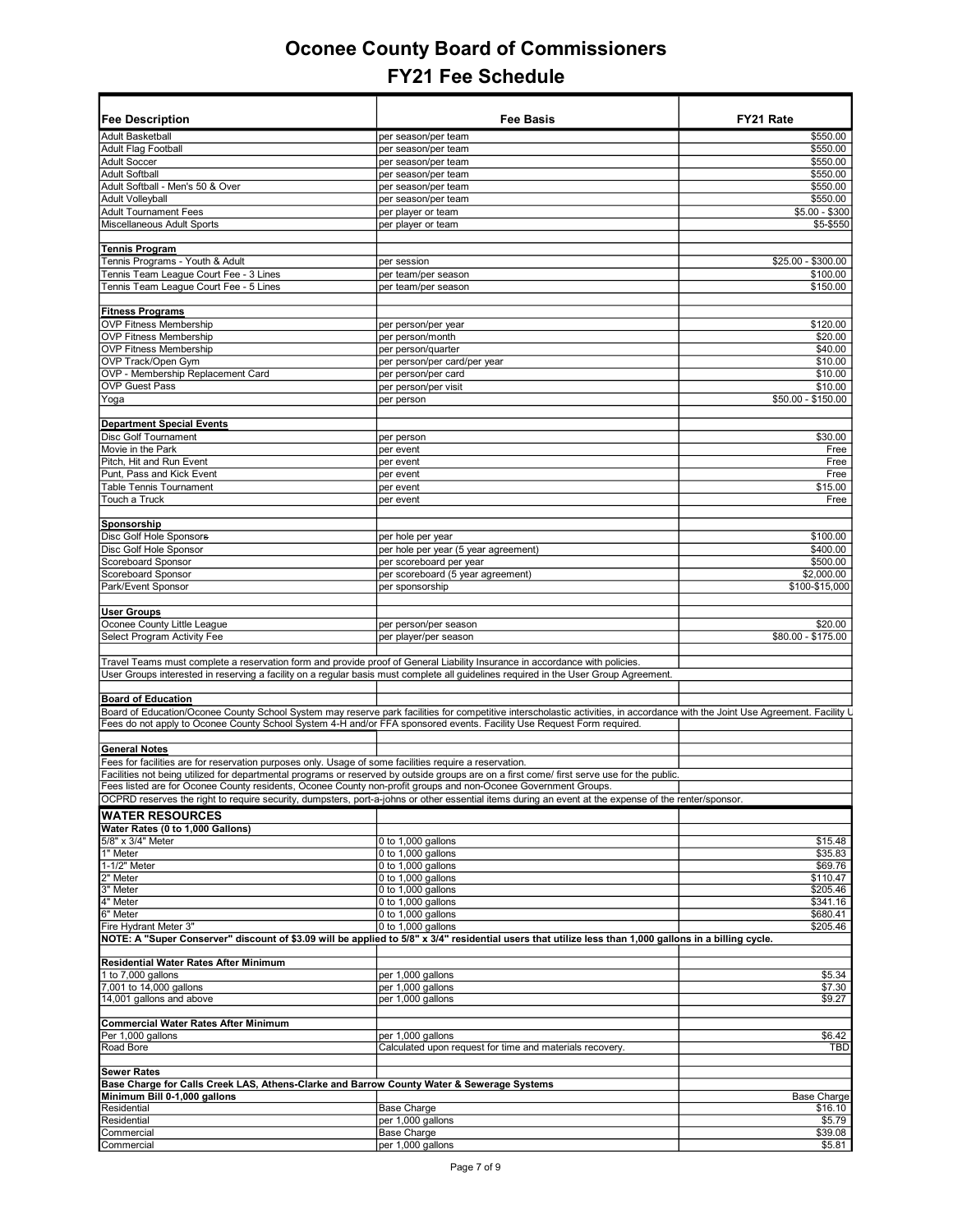|                                                                           | Fee Basis                                                                                                                                   | FY21 Rate                          |
|---------------------------------------------------------------------------|---------------------------------------------------------------------------------------------------------------------------------------------|------------------------------------|
| <b>Fee Description</b>                                                    |                                                                                                                                             |                                    |
| Industrial                                                                | Base Charge                                                                                                                                 | \$54.41                            |
| Industrial                                                                | per 1,000 gallons                                                                                                                           | \$7.05                             |
| <b>Water Services Fee</b>                                                 |                                                                                                                                             |                                    |
| Meter Installation Fee* (Meters furnished and installed by Oconee County) |                                                                                                                                             |                                    |
| 5/8" x 3/4" Meter                                                         | per connection                                                                                                                              | \$310.00                           |
| 1" Meter                                                                  | per connection                                                                                                                              | \$310.00                           |
| 1-1/2" Meter                                                              | per connection                                                                                                                              | \$310.00                           |
| 2" Meter                                                                  | per connection                                                                                                                              | \$310.00                           |
| 3" Meter and Larger                                                       | TBD after application                                                                                                                       | TBD after application              |
| Water Availability* (Capacity Charge)                                     |                                                                                                                                             |                                    |
| 5/8" x 3/4" Meter                                                         | per connection plus meter fee                                                                                                               | \$1,325.00                         |
| 1" Meter                                                                  | per connection plus meter fee                                                                                                               | \$3,315.00                         |
| 1-1/2" Meter                                                              | per connection plus meter fee                                                                                                               | \$6,625.00                         |
| 2" Meter                                                                  | per connection plus meter fee                                                                                                               | \$10,600.00                        |
| 3" Meter and Larger                                                       | Per ERC                                                                                                                                     | <b>TBD</b>                         |
| Fire Line Connection                                                      |                                                                                                                                             | \$0.00                             |
| Inspection Fee                                                            | (*charged on all water connections)                                                                                                         | \$165.00                           |
|                                                                           | NOTE: Meter sizes not listed will be calculated by Oconee County based on equivalent ERCs and cost of the meter at the time of application. |                                    |
| <b>Residential Sewer Capacity Fees</b>                                    |                                                                                                                                             |                                    |
| Calls Creek WRF                                                           | 1 ERC (Equivalent Residential Connection)                                                                                                   | \$3,276.00 per ERC                 |
| Rocky Branch LAS                                                          | 1 ERC                                                                                                                                       | \$3,276.00 per ERC                 |
| Sewer Connection* (charged only if County performs                        |                                                                                                                                             |                                    |
| installation work)                                                        | each connection                                                                                                                             | \$850.00                           |
| Inspection Fee                                                            | (*charged on all sewer connections)                                                                                                         | \$165.00                           |
|                                                                           |                                                                                                                                             |                                    |
|                                                                           |                                                                                                                                             | \$3,276.00 per ERC                 |
| Industrial/Commercial Sewer Capacity Fee                                  | See Sewer Capacity Fee Ordinance                                                                                                            | \$12.60 per GPD                    |
|                                                                           |                                                                                                                                             |                                    |
| <b>Water Sampling</b>                                                     |                                                                                                                                             |                                    |
| Both in and out of county                                                 |                                                                                                                                             | \$50.00                            |
| (additional fees may be required due to distance)                         |                                                                                                                                             |                                    |
| Residential Water Service Deposit                                         |                                                                                                                                             | \$75.00                            |
| Residential Sewer Service Deposit                                         |                                                                                                                                             | \$50.00                            |
| Service Charge                                                            |                                                                                                                                             | \$30.00                            |
| Non-payment Fee                                                           |                                                                                                                                             | \$40.00                            |
| Late Charge Sewer Capacity                                                |                                                                                                                                             | 10% of calculated amount per month |
| Late Charges                                                              |                                                                                                                                             | the greater of \$2 or 10%          |
| Returned Check Fee                                                        |                                                                                                                                             | <b>Bank Rate</b>                   |
| Meter Tampering                                                           |                                                                                                                                             | \$250.00                           |
| Meter Services Charge (exceptional request)                               |                                                                                                                                             | \$50.00                            |
| Sewer Disposal Fee (in county)                                            |                                                                                                                                             | \$0.10 per gallon                  |
| Sewer Disposal Fee (out of county)                                        |                                                                                                                                             | \$0.20 per gallon                  |
| <b>Commercial Deposit</b>                                                 |                                                                                                                                             | Calculated by category - WRD       |
| <b>HEALTH DEPARTMENT</b>                                                  |                                                                                                                                             |                                    |
| <b>ENVIRONMENTAL HEALTH</b>                                               |                                                                                                                                             |                                    |
|                                                                           |                                                                                                                                             |                                    |
| <b>Tourist Accommodations</b>                                             |                                                                                                                                             |                                    |
| Annual Inspection < 50 rooms                                              |                                                                                                                                             | \$400.00                           |
| Annual Inspection > 50 rooms                                              |                                                                                                                                             | \$600.00                           |
| Plan Review < 50 rooms                                                    |                                                                                                                                             | \$400.00                           |
| Plan Review <u>&gt;</u> 50 rooms                                          |                                                                                                                                             | \$650.00                           |
| Re-inspection Fee                                                         |                                                                                                                                             | \$200.00                           |
| Re-submittal Fee                                                          |                                                                                                                                             | \$200.00                           |
| <b>Expedited Service</b>                                                  |                                                                                                                                             | \$400.00                           |
| <b>Swimming Pools</b>                                                     |                                                                                                                                             |                                    |
| Annual Inspection                                                         |                                                                                                                                             | \$400.00                           |
| Plan Review                                                               |                                                                                                                                             | \$600.00                           |
| Pressure Test Inspection                                                  |                                                                                                                                             | \$150.00                           |
| Construction Inspection                                                   |                                                                                                                                             | \$300.00                           |
| Re-Inspection Fee                                                         |                                                                                                                                             | \$200.00                           |
| Resubmittal Fee                                                           |                                                                                                                                             | \$200.00                           |
| <b>Expedited Service</b>                                                  |                                                                                                                                             | \$400.00                           |
|                                                                           |                                                                                                                                             |                                    |
| <b>Individual Water Supply</b>                                            |                                                                                                                                             |                                    |
| Water Sample - Individual                                                 |                                                                                                                                             | \$40.00                            |
| Water Sample - Loan                                                       |                                                                                                                                             | \$200.00                           |
| Water Sample - Non-public Facility                                        |                                                                                                                                             | \$75.00                            |
| Water Sample - Expedited Service                                          |                                                                                                                                             | \$300.00                           |
| Well Location Inspection                                                  |                                                                                                                                             | \$75.00                            |
| Other                                                                     |                                                                                                                                             |                                    |
| Institutional Evaluation                                                  |                                                                                                                                             | \$150.00                           |
| Plan Review Tattoo/Piercing Establishment                                 |                                                                                                                                             | \$400.00                           |
| Tattoo/Piercing Establishment Annual Permit                               |                                                                                                                                             | \$450.00                           |
| Tattoo/Body Piercer Operator Permit                                       |                                                                                                                                             | \$100.00                           |
| Tattoo/Piercing Establishment Re-Inspection Fee                           |                                                                                                                                             | \$200.00                           |
| <b>Facility List</b>                                                      |                                                                                                                                             | \$50.00                            |
| Permit/Inspection Report Replacement                                      |                                                                                                                                             | \$50.00                            |